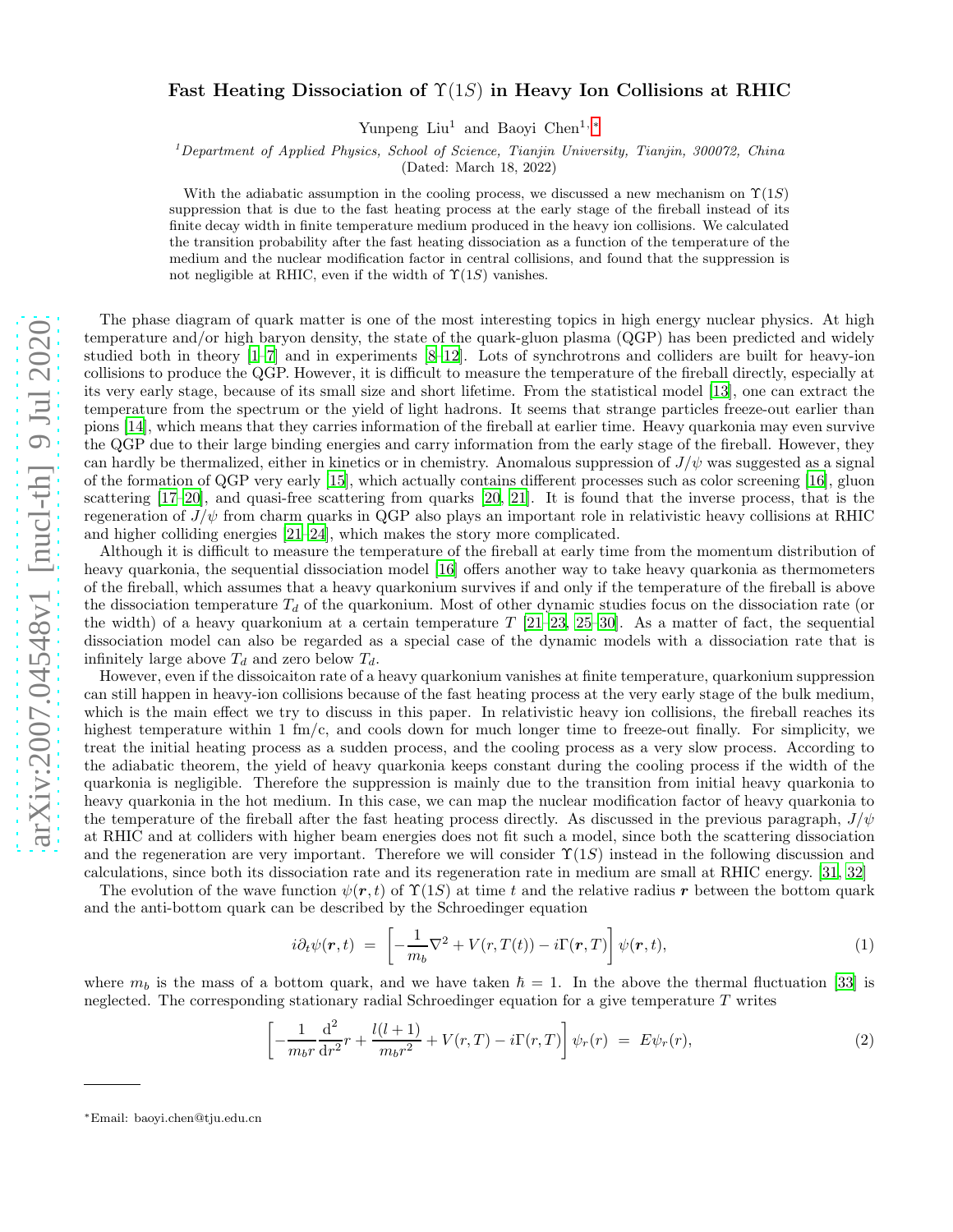where  $\psi_r(r)$  is the radial wave function of  $\Upsilon(1S)$ , and E is the eigen energy of  $\Upsilon(1S)$ . For  $\Upsilon(1S)$ , the azimuthal quantum number is  $l = 0$ . To focus on the new mechanism, we neglect the particle scattering process and take the in-medium width  $\Gamma = 0$ . The potential V is taken in the form of a screened Cornell potential [\[34\]](#page-4-18)

$$
V(r) = -\frac{\alpha}{r}e^{-\mu r} - \frac{\sigma}{2^{3/4}\Gamma(3/4)} \left(\frac{r}{\mu}\right)^{1/2} K_{1/4}[(\mu r)^2],\tag{3}
$$

witr  $\alpha = \frac{\pi}{12}$ ,  $\sigma = 0.2$  GeV<sup>2</sup> [\[34\]](#page-4-18). The  $\Gamma$  and K above are the gamma function and the modified Bessel function, respectively. We have dropped the constant term that does not vanish at infinity for simplicity in  $V(r)$ . The temperature  $T$  dependence comes from the screening mass  $\mu$ . We fit the free energy of heavy quarks by the lattice QCD [\[34,](#page-4-18) [35\]](#page-4-19), and parameterize the screening mass  $\mu$  (scaled by  $\sqrt{\sigma}$ ) as

$$
\frac{\mu(\bar{T})}{\sqrt{\sigma}} = s\bar{T} + a\sigma_t \sqrt{\frac{\pi}{2}} \left[ \text{erf}\left(\frac{b}{\sqrt{2}\sigma_t}\right) - \text{erf}\left(\frac{b-\bar{T}}{\sqrt{2}\sigma_t}\right) \right],\tag{4}
$$

with  $\bar{T} = T/T_c$ ,  $s = 0.587$ ,  $a = 2.150$ ,  $b = 1.054$ ,  $\sigma_t = 0.07379$ , and the error function erf(z) =  $\frac{2}{\sqrt{\pi}} \int_0^z e^{-x^2} dx$ . Here  $T_c$ is the critical temperature of the phase transition.



<span id="page-1-0"></span>FIG. 1: (Color Online)Scaled radial wave functions  $\bar{\psi}_r = m_b^{-\frac{3}{2}}\psi$  of  $\Upsilon(1S)$  as a function of scaled radius  $\bar{r} = m_b r$ , at different scaled temperature  $\bar{T} = T / T_c$ .

The radial eigen wave function is shown in Fig. [1.](#page-1-0) To be dimensionless, we scaled the radius and the wave function as  $\bar{r} = m_b r$ , and  $\bar{\psi}_r = m_b^{-3/2} \psi_r$ , respectively, resulting in  $\int |\bar{\psi}_r|$  $\frac{1}{r^2}d\bar{r}=1$ . It can be seen that the wave function of  $\Upsilon(1S)$  at  $T = T_c$  is similar to that at  $T = 0$ , while it becomes more and more broad at higher and higher temperature. The dissociation temperature is  $T_d \approx 3T_c$ .

The transition probability from a  $\Upsilon(1S)$  at zero temperature to that at T is

<span id="page-1-1"></span>
$$
P(\bar{T}) = |\langle \psi(T) | \psi(0) \rangle|^2, \tag{5}
$$

which is shown as a function of  $\overline{T} = T/T_c$  in Fig. [2.](#page-2-0) It decreases with  $\overline{T}$  monototically, since the overlap between the wave function at finite temperature and that at zero temperature becomes small when  $T$  increases. It is very close to unit at  $\overline{T} = 1$  as already indicated by Fig. [1,](#page-1-0) and it vanishes at  $T_d \approx 3T_c$ .

Now we check the adiabatic approximation. At RHIC energy, the highest temperature of the fireball is around  $2T_c$ when the system reaches local thermal equilibrium. We suppose that the temperature decreases with time linearly from  $2T_c$  to  $T_c$ , and evolve the wave function  $\psi(\mathbf{r},t)$  of a  $\Upsilon(1S)$  by Eq. [\(1\)](#page-0-1) with its initial condition as an eigen  $\Upsilon(1S)$ at  $2T_c$ . The survival probability as a function of time is shown in Fig. [3.](#page-2-1) The typical time for the fireball to cool down to  $T_c$  is  $5 \sim 10$  fm/c. As one can see from the figure, the survival probability is about 0.98 when the evolution time is 10 fm/c, which implies that the adiabatic approximation is very good in such a case. Even if we take a lower value of 5 fm/c, the survival probability 0.93 is obviously larger than  $P(2.0) = 0.76$  shown in Fig. [2.](#page-2-0) This result is qualitatively consistent with the result in Ref. [\[36\]](#page-4-20), where the adiabatic approximation is examinded for  $\Upsilon(1S)$  at LHC energy with a finite dissociation rate.

Now we include the spacial distribution of temperature. In practice the temperature is not uniform in space. The temperature is high in the center of the fireball, while it is low in peripheral regions. Therefore the survival probability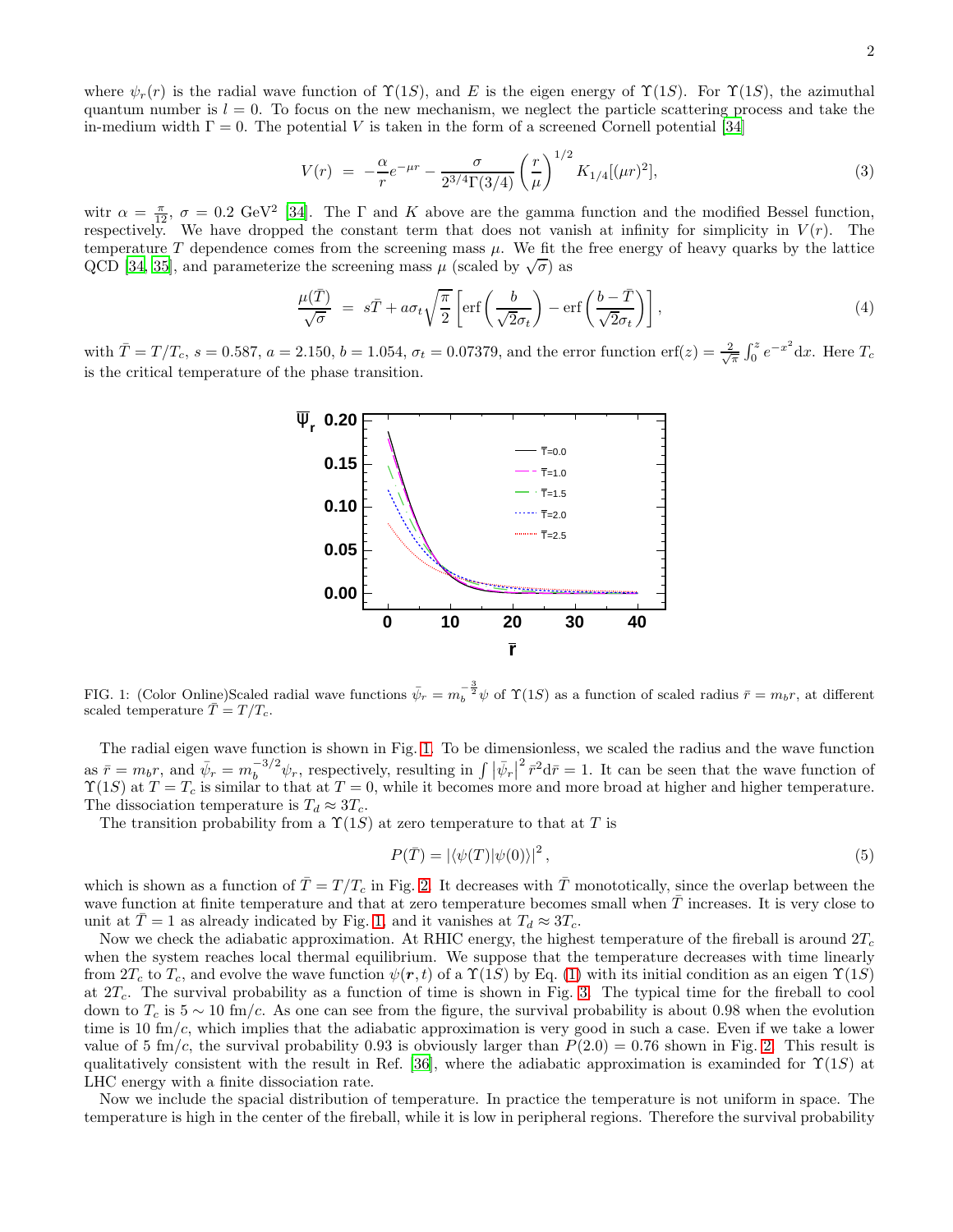

<span id="page-2-0"></span>FIG. 2: Transition probability P [defined in Eq. [\(5\)](#page-1-1)] of a  $\Upsilon(1S)$  from temperature 0 to temperature T as a function of scaled temperature  $\overline{T} = T / T_c$ .



<span id="page-2-1"></span>FIG. 3: (Color Online) Upper panel: Different cooling systems with the medium temperature decreasing linearly with time. Lower panel: Time evolution of survival probability of  $\Upsilon(1S)$  at different cooling speed calculated by Schroedinger equation with an initial  $\Upsilon(1S)$  at its eigen state at the initial temperature.

for  $\Upsilon(1S)$  is an average of all produced  $\Upsilon(1S)$ s. Since the production of  $\Upsilon(1S)$  is a hard process, we assume that the density of produced  $\Upsilon(1S)$  is proportional to the number density of binary collisions  $n_c(\mathbf{x}_T)$  at transverse coordinate  $x_T$ . Therefore we have

<span id="page-2-2"></span>
$$
R_{AA} = \frac{\int P(\bar{T}(\boldsymbol{x}_T)) \mathrm{d}N_{\Upsilon(1S)}}{\int \mathrm{d}N_{\Upsilon(1S)}} = \frac{\int P(\bar{T}(\boldsymbol{x}_T)) n_c(\boldsymbol{x}_T) \mathrm{d}\boldsymbol{x}_T}{\int n_c(\boldsymbol{x}_T) \mathrm{d}\boldsymbol{x}_T}.
$$
\n
$$
(6)
$$

We assume that the entropy density s is proportional to the density of the number of participants  $n_p$ , and regard the hot medium as ideal gas, so that the entropy density is also proportional to  $T^3$ . As a result, the spacial distribution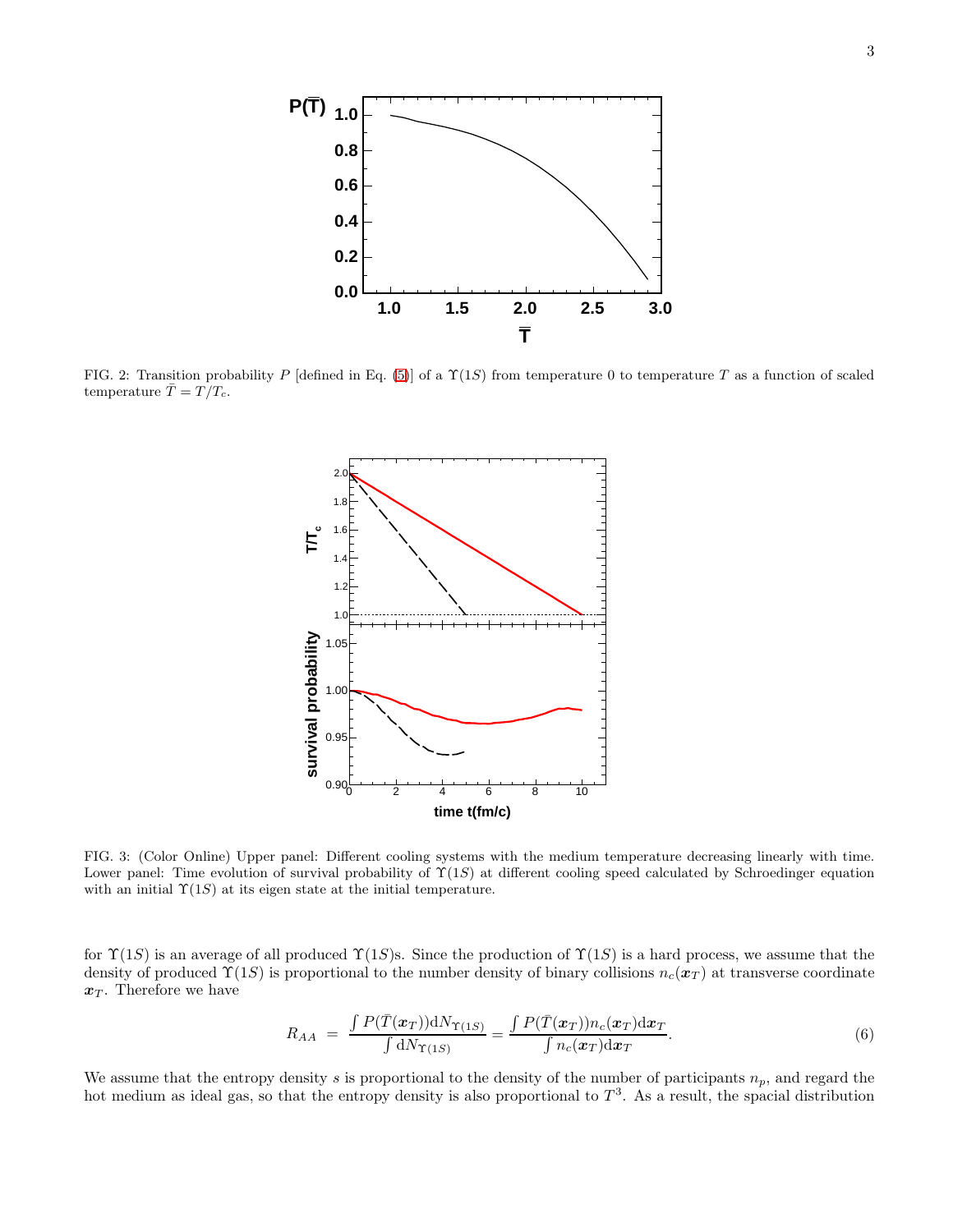of temperature is

<span id="page-3-0"></span>
$$
\bar{T}(\boldsymbol{x}_T) = \bar{T}(\mathbf{0}) \left( \frac{n_p(\boldsymbol{x}_T)}{n_p(\mathbf{0})} \right)^{1/3}, \qquad (7)
$$

where  $\bar{T}(\boldsymbol{x}_T)$  is the scaled local temperature  $T/T_c$  at  $\boldsymbol{x}_T$ , and  $\bar{T}(0)$  is the scaled local temperature at  $\boldsymbol{x}_T = \boldsymbol{0}$ . In central collisions, the number density of participants  $n_p$  and number density of binary collisions  $n_c$  are

$$
n_p(\boldsymbol{x}_T) = 2\mathcal{T}(x_T) \left[ 1 - e^{-\sigma_{NN} \mathcal{T}(x_T)} \right], \tag{8}
$$

$$
n_c(\boldsymbol{x}_T) = \sigma_{NN} \mathcal{T}^2(x_T), \qquad (9)
$$

where  $\sigma_{NN}$  is the inelastic cross section of nucleons, and  $\mathcal{T}(x_T)$  is the thickness function of a gold nucleus. For simplicity, we take a sharp-cut-off thickness function

<span id="page-3-1"></span>
$$
\mathcal{T}(x_T) = \frac{3A\sqrt{R^2 - x_T^2}}{2\pi R^3},\tag{10}
$$

where R and A are the radius and mass number of the nucleus, respectively. Substitute Eq.  $(7-10)$  $(7-10)$  to Eq.  $(6)$ , we obtain the nuclear modification factor in central collisions

<span id="page-3-3"></span>
$$
R_{AA} = 4 \int_0^1 P\left(\bar{T}(0) \sqrt[3]{x \frac{1 - e^{-N_m x}}{1 - e^{-N_m}}}\right) x^3 \, dx,\tag{11}
$$

with  $N_m = \sigma_{NN} \mathcal{T}(x_T = 0) = 3\sigma_{NN} A/(2\pi R^2)$ , and

$$
P(\bar{T}) = \begin{cases} 0, & \bar{T} > T_d/T_c, \\ |\langle \psi(T) | \psi(0) \rangle|^2, & 1 < \bar{T} < T_d/T_c, \\ 1, & \bar{T} < 1. \end{cases}
$$
 (12)

where we have taken  $P = 1$  below  $T_c$  as an approximation. We take  $R = 6.38$  fm and  $A = 197$  for gold [\[37\]](#page-4-21), and  $\sigma_{NN} = 41$  mb at RHIC energy [\[25](#page-4-13)]. The  $R_{AA}$  as a function of  $T(0)$  is shown in Fig. [4.](#page-3-2) It can be seen that the  $R_{AA}$ is above 0.9 if the central temperature  $T(0)$  is lower than 1.6T<sub>c</sub>, while it is below 0.8 when  $T(0)$  is higher than 2.1T<sub>c</sub>. One can expect that this effect is not negligible at the RHIC and is remarkable at the LHC. The factor  $x^3$  in Eq. [\(11\)](#page-3-3) comes from two facts: 1) more  $\Upsilon(1S)$ s are produced in central of the fireball, and 2) the thickness changes slow with radius in central of the fireball. As a result, the  $R_{AA}$  relies more on the survival probability P in the center of the fireball, that is at  $x_T = 0$ . Therefore the qualitative behavior of the  $R_{AA}$  in Fig. [4](#page-3-2) is similar to the P in Fig. [2,](#page-2-0) and they are quantitatively similar when  $P(T(0))$  is large.



<span id="page-3-2"></span>FIG. 4: The nuclear modification factor  $R_{AA}$  in central Au+Au collisions due to the heating dissociation effect as a function of the scaled temperature  $T(0)$  at the central of the fireball.

We have two remarks on this result. 1) Even if the width (or dissociation rate) Γ vanishes at finite temperature, there is a fast heating dissociation effect for  $\Upsilon(1S)$  suppression, which is not carefully considered before. 2) If the width